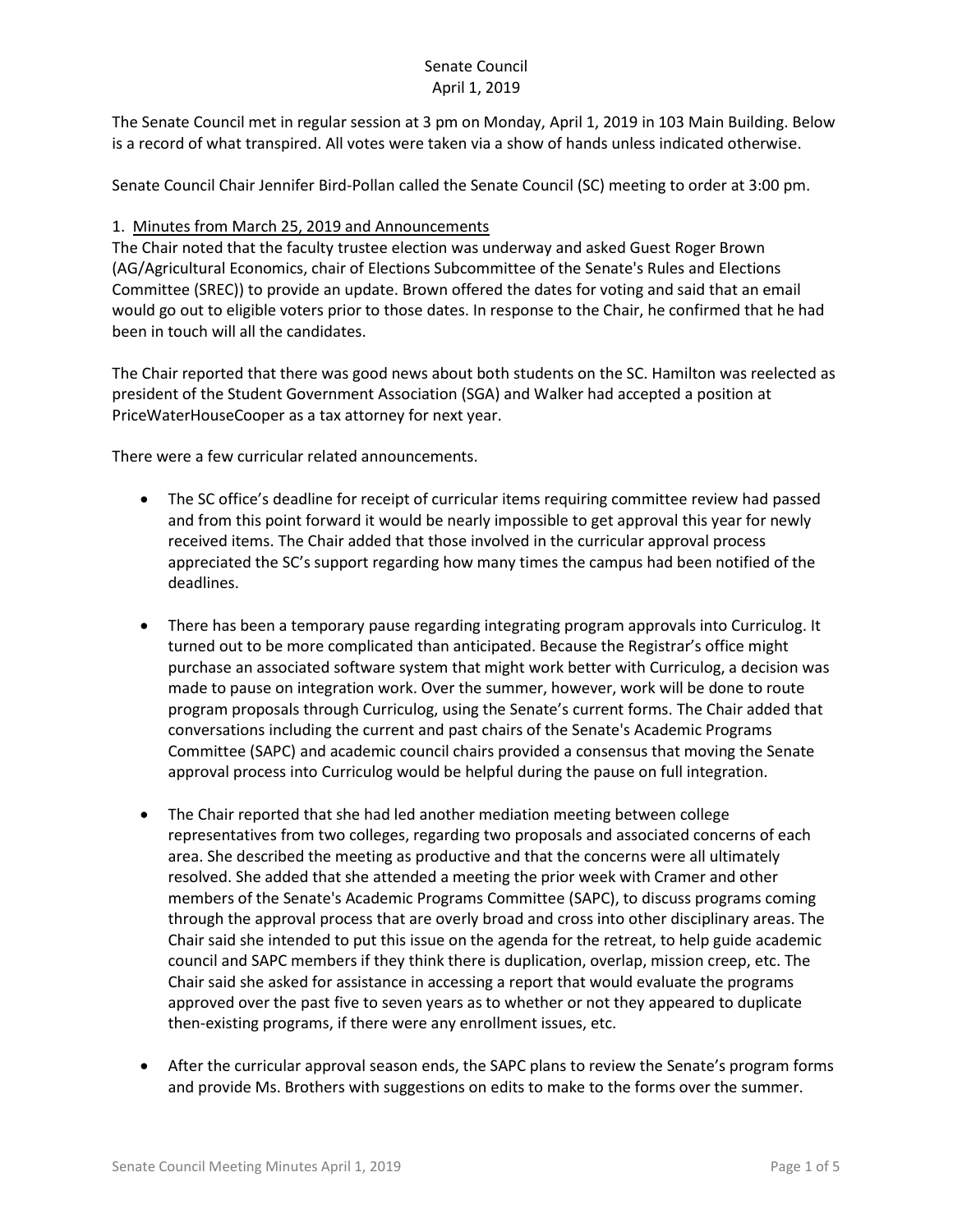The Chair said that while there was not time to solicit feedback at the present time, she asked SC members to provide feedback on SC and Senate meeting durations. She said she was concerned that meetings would need to be an hour longer in order to review all the pending curricular proposals that still needed Senate review. She said she preferred starting an hour earlier at 2 pm than going an hour longer until 6 pm. The Chair said she welcomed thoughts and ideas from SC members about this issue and said she would let SC members know if it looked like SC meetings also would need to be extended by an hour.

The Chair said that no comments had been received for the minutes from March 25. There being **no objections**, the minutes from March 25, 2019 were **approved** as distributed by **unanimous consent**.

#### 2. Old Business

### a. Nominees for Area and Advisory Committees

The Chair explained that some of the nominees from the prior week's deliberations skewed to a certain college or gender; she asked that SC members deliberate on additional nominees for a handful of the committee nominees that were suggested the prior week. SC members discussed nominees for those academic area advisory committees and other committees. Regarding the nominees for the University Joint Committee on Honorary Degrees (UJCHD), Grossman **moved** that the SC send forward the four nominees in ranked order and Cross **seconded**. A **vote** was taken and the motion **passed** with none opposed.

### b. Retreat Planning

The Chair solicited input from SC members on agenda items and invited guests for the SC's retreat on May 8.

### 3. Proposed Change to Undergraduate Certificate in Musical Theatre for Theatre Majors

The Chair explained that the proposal under review had first been reviewed and approved by SC and Senate as a new program a few years ago; the current change form was to add a newly approved course, TA 001, as a zero-credit P/F class requirement. During Ms. Brothers' review of the certificate, she noticed that the requirement of a Pass/Fail (P/F) class was not contemplated in *[new numbering] SR 5.1.4*, which states that P/F courses cannot be required for programs. Within the rule, however, there is a caveat that P/F courses can be permitted as required courses if the SC explicitly approve them. The Chair said that if the issue had not been noted, the proposal would have simply been placed on a web transmittal for approval. Because the P/F issue was noted, however, the Chair was bringing the proposal to the SC with the proposer's request that the SC consider approving the requirement of a P/F course for the Undergraduate Certificate in Musical Theatre for Theatre Majors. If the SC approved that, the proposal could then go on a web transmittal for 10-day review by senators. She added that the other certificate on the agenda had the exact same issue, as did a proposal for an additional new undergraduate certificate from the same unit. The Chair added that Guest Nancy Jones (FA/Theatre and Dance, department chair) was present to answer questions about her request.

SC members asked a number of questions and there was a lengthy discussion about the request, as well as possible alternate solutions. Cross **moved** that the SC approve the addition of TA 001 as a required, zero-credit, P/F course for the Undergraduate Certificate in Musical Theatre for Theatre Majors. Spear **seconded**. Grossman said he was philosophically opposed to requiring students to participate in an activity that would not provide academic credit but was also required for the degree. He said that he was not opposed to the P/F grading system, but he did object to it carrying zero credits. Discussion continued. Brion also agreed that an S/UN-graded course would be more appropriate. There was a brief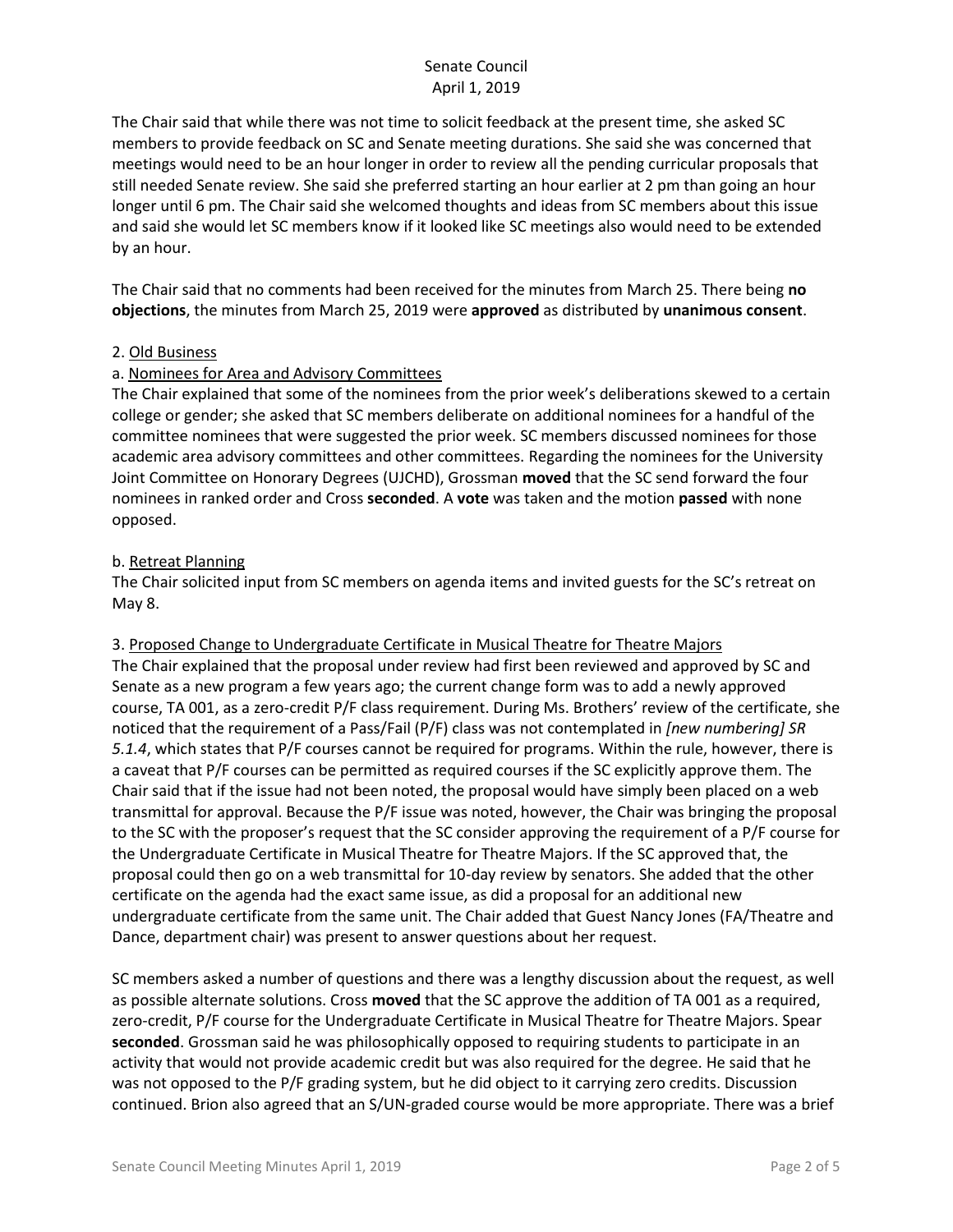exchange among a few that clarified that a related issue was the description of "undergraduate certificates" [in *[new numbering] SR 4.2.8]*, which included the caveat that "A student must earn a C or better in each required certificate course to receive the certificate." The Senate's Rules and Elections Committee (SREC) had previously but recently interpreted that if a course used a P/F grading system, the course could not be required for an undergraduate certificate because the P/F course cannot satisfy the certificate requirement about attaining at least a grade of "C." The Chair commented during discussion that the use of an S/UN grading system had already been posed as an option, but the SREC determined that an S/UN-graded course could not be required for a program for the same reason that a P/F course could not be required. The reason for the day's agenda item is the exception in *SR 5.1.4*, which provides for the SC to specifically approve the requirement of a P/F course. During discussion, the Chair clarified that the course in question, TA 001, had already been approved by the Senate via a 10 day web transmittal and no objections to the course had been raised. There was additional discussion.

Cross and Spear **withdrew** their motion and second. Grossman **moved** to approve the request on the condition that the proposed P/F course be changed to an S/UN course. Cross **seconded**. There was additional discussion. When a question arose about what a section of the *SRs* was intended to imply, Guest Davy Jones (ME/Toxicology and Cancer Biology, chair of Senate's Rules and Elections Committee (SREC)) said that the SC could interpret a specific clause to mean something explicitly. Grossman said the SC could interpret the clause requiring a student to earn a C or better in each required certificate course [*4.2.8*] to not prohibit the inclusion of P/F or S/UN courses as required courses for a program. Those present discussed the motion, as well as the process Jones, N. would need to go through again if she were asked by SC to resubmit the course proposal for TA 001 with an S/UN grading system instead of the already approved P/F grading system. Tagavi and Blonder spoke against the motion, suggesting that it might be unfair to ask Jones, N. to resubmit the course proposal for TA 001 even though the Senate just approved it.

Grossman and Cross **withdrew** their motion and second. Discussion continued. Grossman then **moved** that the SC interpret the clause requiring a student to earn a C or better in each required certificate course [*4.2.8*] to not prohibit the inclusion of P/F or S/UN courses as required courses for an undergraduate certificate. Cross **seconded**. After additional debate, a **vote** was taken and the motion **passed** with one opposed.

Discussion continued, regarding Grossman's desire that the grading scale be changed from P/F to S/UN. There was additional discussion. Brion **moved** to approve the requirement of a P/F course (TA 001) for the Undergraduate Certificate in Musical Theatre for Theatre Majors. Cross **seconded**. After a couple of comments, a **vote** was taken and the motion **passed** with none opposed.

4. Proposed Change to Undergraduate Certificate in Musical Theatre for Voice Majors Brion **moved** to approve the requirement of a P/F course (TA 001) for the Undergraduate Certificate in Musical Theatre for Voice Majors. Cross **seconded**. There was no debate. A **vote** was taken and the motion **passed** with none opposed.

5. Committee Reports

a. Senate's Rules and Elections Committee (SREC) – Davy Jones, Chair

i. Policy Discussion on Professional Master's Degrees

Guest Davy Jones (ME/Toxicology and Cancer Biology, chair of Senate's Rules and Elections Committee (SREC)) explained the SREC's request to SC. SC members discussed some aspects of professional master's degrees that were contradictory or confusing. The Chair suggested that the issue be placed on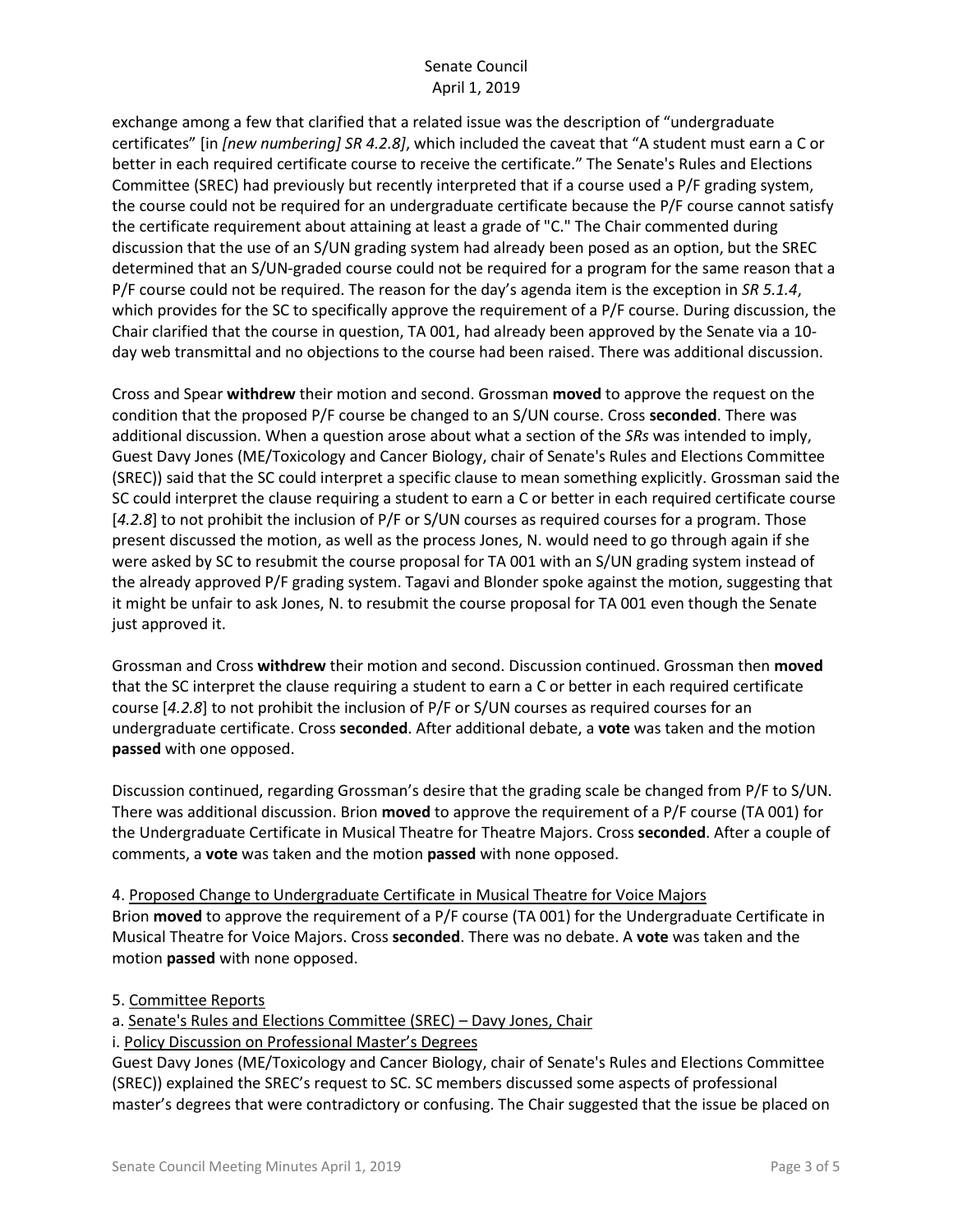the SC's agenda for the May 8 retreat. Cross said he supported the formation of an ad hoc committee to review the issue.

### b. Senate's Retroactive Withdrawal Appeals Committee (SRWAC) – Jim Donovan, Chair i. Proposed Changes to *Senate Rules* and Form for SRWAC

Guest Jim Donovan (LI), chair of the Senate's Retroactive Withdrawal Appeals Committee (SRWAC), explained the proposed changes to SC members and the issues that the changes are intended to resolve. The Chair added that SRWAC had proposed changes to the SREC's interpretations, but if the SRWAC felt the language was helpful, it could recommend the language be converted to new rule language, instead of remain as an interpretation. The Chair commented on the suggested change to not allow students to appear if their appeals were preliminarily approved by the SRWAC and suggested that the language be rearranged somewhat so that students would not show up the day of the meeting, only to be told that they did not need to appear. Donovan responded that he would happily accept friendly amendments to help SRWAC reach its goal of not spending valuable time hearing comments on cases that they had already approved. Brion suggested that the language referring to advisors be more inclusive; Guest Ruth Beattie (AS/Biology, associate dean for advising) suggested using the term "college representative."

Tagavi and Cramer spoke in favor of allowing a student with an I grade withdraw from an entire semester; Donovan said he thought SRWAC would agree to that as a compromise to not allowing any appeals involving an "I" grade. The Chair asked SC members about next steps, commenting that there might be an argument for sending this proposal to the SAASC for review. She noted that including the SAASC in the review process might mean that the proposal's review would be finished in the fall. If timing was important to SC members, the SC could edit the proposal and send it directly to the Senate.

Cross **moved** to refer the proposal to the SAASC. Brion **seconded**. A **vote** was taken and the motion **passed** with one opposed. In response to a question from the Chair, Walker said that the proposal had not yet been presented to the SGA, but there would be a senate meeting in two weeks. Blonder suggested that the phrase "medical background" be replaced with "clinical background." It was clarified that suggestions from the day's discussion would be passed along to the SAASC.

# 6. En Passant Masters and Plan A Masters

The Chair welcomed Guests Brian Jackson (ME/Physiology, dean of the graduate school) and Cleo Price (assistant dean for graduate academic services). Jackson explained the Graduate Council's desire to standardize and codify a recommended structure for en passant master's programs. There were a few comments from SC members. The consensus among those offering opinions was that the Graduate Council could create an ad hoc committee to develop a policy on the structure for en passant master's degrees. The recommendations from that committee would necessarily come to SC and Senate for review and approval, so the SC and Senate could provide feedback at that time.

Jackson then described the need to assist some master's degree programs with revising their program curricula to clarify that all Plan A master's degree programs needed to require six hours of the appropriately prefixed 768 course, in order to ensure that no master's degrees were awarded to a student who had completed less than 30 credit hours. There were a handful of comments from SC members. In response to a question from Jackson, Grossman indicated that SC could develop a simpler approval process for the affected programs, when more specifics could be brought to SC.

# 7. Discussion on Two Possible New Credentials (Post-Baccalaureate Undergraduate Certificate and Post-Master's Graduate Certificate)